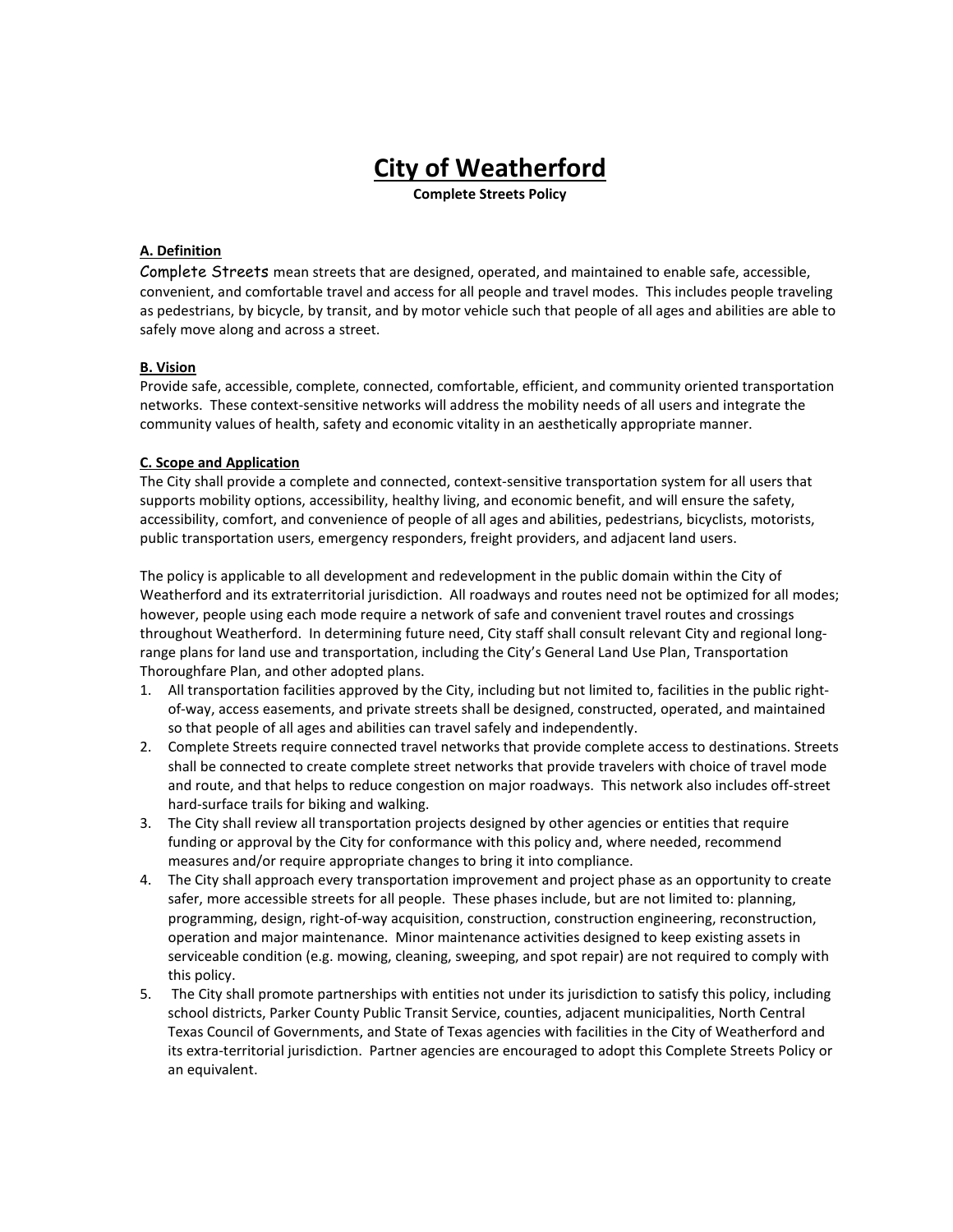## **D. Exceptions**

 Any exception to this policy, including for private projects, must be reviewed and approved by the designees of both the Transportation and Public Works and Planning and Development departments and be documented with supporting data that indicates the basis for the decision. Such documentation shall be publicly available. Projects that request Complete Streets exceptions related to the Thoroughfare Plan or Subdivision Ordinance shall follow the processes provided for in those documents.

- 1. Exceptions may be considered for approval when:
	- a. An affected roadway prohibits by law, use by specified users (such as an interstate freeway or pedestrian malls), in which case a greater effort shall be made to integrate mobility options along adjacent corridors and on roadways that cross or otherwise intersect with the affected roadway; and
	- b. The designees of the Transportation and Public Works and/or Planning and Development department, issue a documented exception concluding that the application of Complete Streets principles is unnecessary, unduly cost prohibitive (guideline: approximately greater than 20% of the project budget), or inappropriate because it would be contrary to public safety.
- 2. The City shall evaluate previous exception requests and decisions periodically to determine if policy updates are warranted.

# **E. Design Standards**

 The City shall utilize design standards using the best and latest design standards available based on Texas Accessibility Standards, Americans with Disabilities Act, ITE, AASHTO, and NACTO. These guidelines include, but are not limited to: the Weatherford Master Thoroughfare Plan, ITE Designing Walkable Urban Thoroughfares: A Context Sensitive Approach; AASHTO Guide for Planning, Designing and Operating Pedestrian Facilities, and AASHTO Guide for Designing Bicycle Facilities.

 Other appropriate design standards may be considered, provided that a comparable level of safety for all travel modes is present.

## **F. Performance Measures and Reporting**

- The City shall measure the success of this Complete Streets policy by using performance measures such as reductions in injuries and fatalities, reduction in Transportation gaps, improved emergency services response times, impacts and benefits for traditionally disadvantaged communities, increased usage of alternative transportation modes, and economic performance of transportation investments.
- 2. An annual report will be presented by staff to the Transportation Advisory Board, to the City Planning Commission and to the City Council showing progress made in implementing this policy. The report shall be posted on-line.

## **G. Implementation**

 The City of Weatherford shall view Complete Streets as integral to everyday transportation decision making practices and processes. To this end:

- 1.) The designees of the Transportation and Public Works and Planning and Development departments, and other relevant departments, agencies, or committees will incorporate Complete Streets principles into all existing plans, manuals, checklists, decision-trees, rules, regulations, and programs as appropriate (including, but not limited to the Thoroughfare Plan, the General Land Use Plan, Capital Improvement Plan, and other appropriate planning or guidance documents);
- 2.) Transportation and Public Works, Planning and Development, and other relevant City departments, agencies, or committees will update current design guidelines and standards, including subdivision regulations that apply to new roadway construction, to ensure that they reflect the best available design standards and guidelines to effectively implement Complete Streets;
- 3.) When available, the City shall encourage staff training on Complete Streets and associated elements through attending conferences, classes, seminars, and workshops;